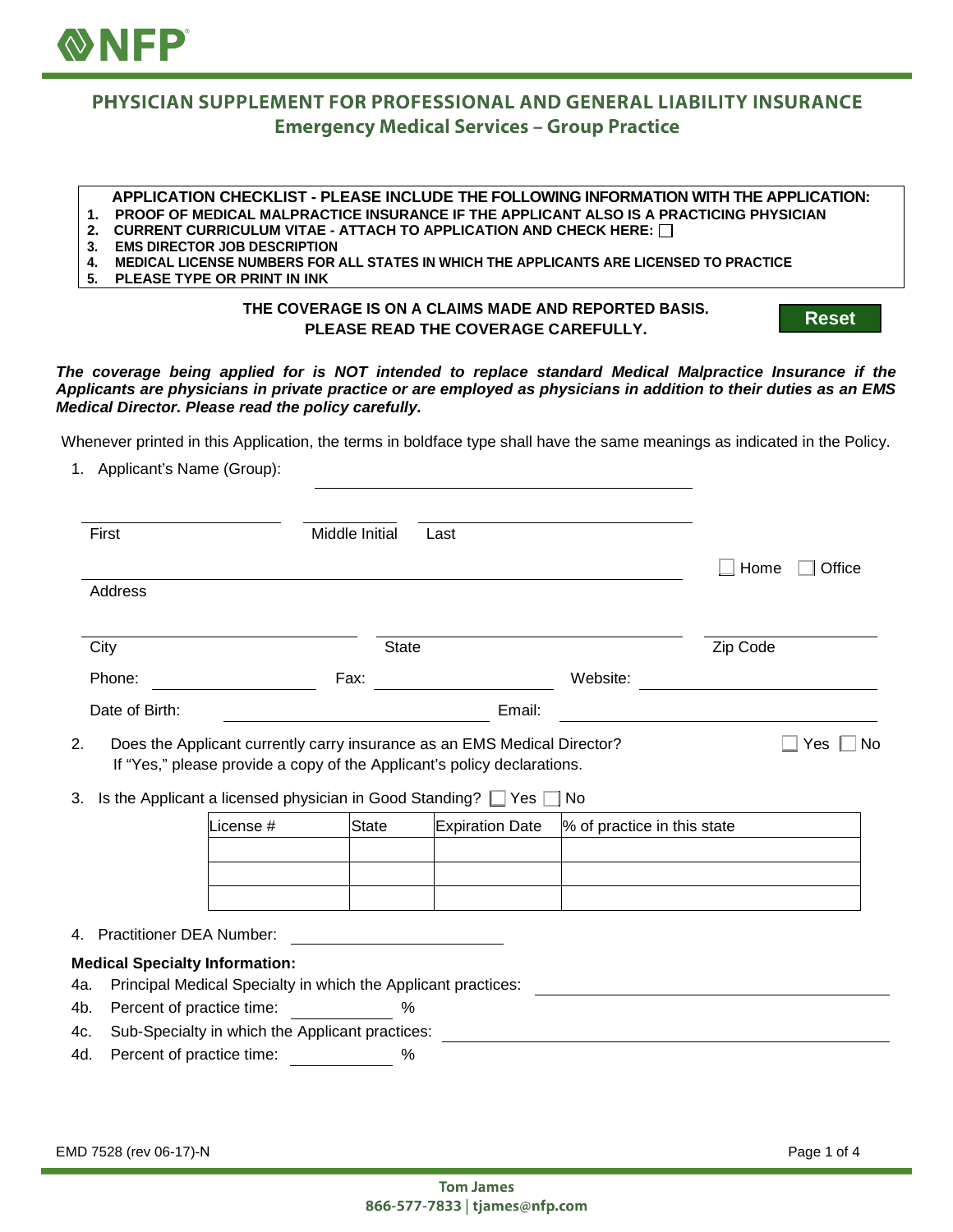

| 5а.<br>5b. | Has the Applicant completed an EMS fellowship?<br>If "Yes," please describe:                                                                                                                                                                                                             | Yes  <br>No             |
|------------|------------------------------------------------------------------------------------------------------------------------------------------------------------------------------------------------------------------------------------------------------------------------------------------|-------------------------|
| 6.         | List the states where the applicant is an EMS Medical Director:                                                                                                                                                                                                                          |                         |
| 7.         | Date the Applicant first became an EMS Medical Director:                                                                                                                                                                                                                                 |                         |
| 8a.<br>8b. | Is the Applicant a State or regional EMS Medical Director?<br>If "Yes," please submit a copy of the Applicant's EMS Medical Director contract/job description.                                                                                                                           | No<br>Yes               |
| 9a.<br>9b. | Is the Applicant a member of the National Association of EMS Physicians (NAEMSP) or<br>any other professional association?<br>Please list any associations other than the NAEMSP:                                                                                                        | Yes $\Box$ No           |
|            | 10a. Is the Applicant employed outside of their duties as an EMS Medical Director?<br>10b. If "Yes," check the appropriate boxes:<br>$\Box$ Hospital Emergency Department $\Box$ Urgent Care Facility<br>Faculty $\Box$ Other:                                                           | Yes<br>No               |
|            | 10c. Duties:                                                                                                                                                                                                                                                                             |                         |
|            | Full-Time<br>Part-Time<br>11a. Does the Applicant carry Physician's Medical Malpractice Insurance for the above duties?                                                                                                                                                                  |                         |
|            | 11b. If Yes, attach a copy of the certificate of insurance or indicate if coverage/indemnification is provided to the<br>Applicant by their employer.<br>NOTE: If the Applicant is a general/family practice physician, proof of insurance is REQUIRED.                                  | No<br>Yes               |
|            | 11c. If "No," please provide an explanation.                                                                                                                                                                                                                                             |                         |
|            | NOTE: The rendering of medical services outside the Applicant's capacity as an EMS Medical Director is<br>specifically excluded from coverage for which the Applicant is applying.                                                                                                       |                         |
|            | <b>Has the Applicant:</b>                                                                                                                                                                                                                                                                |                         |
|            | 12a. Ever been the subject of disciplinary or investigatory proceedings or reprimand by an<br>administrative or governmental agency, hospital or professional association?                                                                                                               | Yes<br>$\sqcup$ No      |
|            | 12b. Ever been convicted for an act committed in violation of any law or ordinance other than<br>traffic offenses?                                                                                                                                                                       | Yes<br>No               |
|            | 12c. Ever been treated for alcoholism or drug addiction?                                                                                                                                                                                                                                 | Yes<br>⊺ No             |
|            | 12d. Ever had any state professional license or license to prescribe or dispense narcotics refused,<br>suspended, revoked, renewal refused or accepted only on special terms or ever voluntarily<br>surrendered same?                                                                    | $\Box$ Yes $\Box$ No    |
|            | 12e. Ever had any insurance company cancel, decline, refuse to renew or accept only on special<br>terms their malpractice insurance? (not allowed in MO)                                                                                                                                 | $\Box$ Yes $\Box$ No    |
|            | 12f. Ever had the Applicant's hospital privileges denied, modified, suspended, revoked, non-<br>renewed or accepted on a restricted basis or been subjected to probation, reprimand,<br>censure, sanction or other disciplinary action as a result of a hospital committee investigation |                         |
|            | or inquiry?<br>12g. Had any malpractice claim or suit brought against the Applicant within the past ten (10)                                                                                                                                                                             | Yes $\Box$ No           |
|            | years? If "Yes," please complete the Claim/Circumstance/Administrative Hearings<br>Supplement for each claim/suit brought against the Applicant in the past and submit complete<br>copies of all office/hospital records, summons and complaint, etc.                                    | Yes $\Box$ No           |
|            | 12h. Had any professional liability and/or Employment Practices Liability claims or incidents been<br>made against the Director, the applicant, or anyone proposed for this insurance?                                                                                                   | $\Box$ No<br>Yes        |
|            | If "Yes," how many?                                                                                                                                                                                                                                                                      |                         |
| 12i.       | If "Yes," please complete a Claim/Circumstance/Administrative Hearings Supplement for each incident.<br>Been made aware of any facts or circumstances, which might give rise to a medical                                                                                                |                         |
|            | malpractice, professional liability or Employment Practices Liability claim or complaint?<br>If "Yes," how many?                                                                                                                                                                         | $\Box$ Yes<br>$\Box$ No |
|            | If "Yes," please complete a Claim/Circumstance/Administrative Hearings Supplement for each incident.                                                                                                                                                                                     |                         |
|            | EMD 7528 (rev 06-17)-N                                                                                                                                                                                                                                                                   | Page 2 of 4             |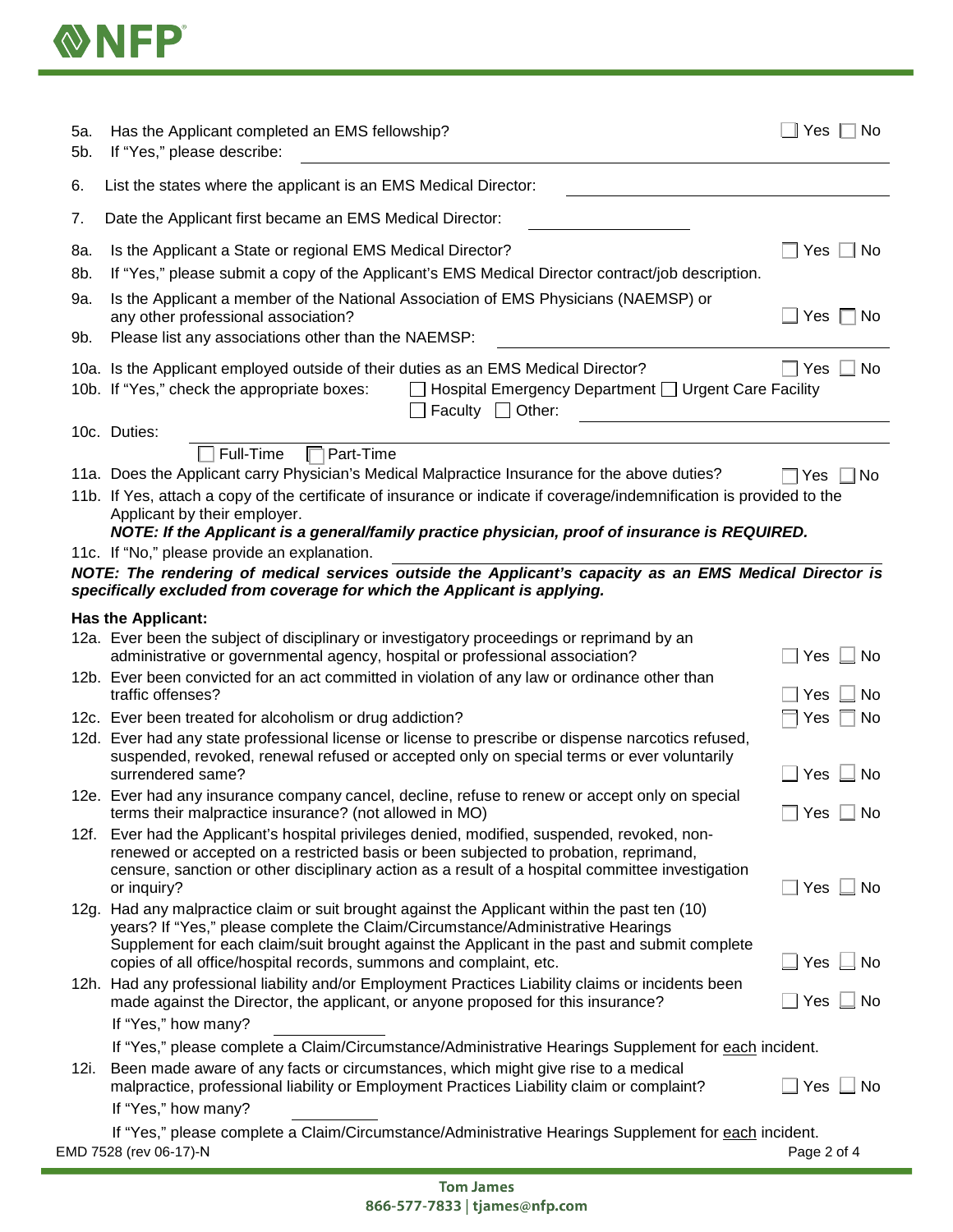

12j. Been made aware of any charges, inquiries, investigations, grievances or other administrative or disciplinary hearings?

| Yes. | No |
|------|----|
|------|----|

If "Yes," how many?

If "Yes," please complete a Claim/Circumstance/Administrative Hearings Supplement for each incident.

## SIGNATURE SECTION AND OTHER INFORMATION

**NOTE: Please recheck all answers and sign below. Coverage cannot be bound without signature or if this application is incomplete.** 

**THE UNDERSIGNED REPRESENTS TO THE BEST OF HIS OR HER BELIEF AND KNOWLEDGE, AFTER REASONABLE INQUIRY AND DUE DILIGENCE, THE STATEMENTS SET FORTH IN THIS APPLICATION AND ANY SUPPLEMENTS THERETO ARE TRUE AND CORRECT.**

**THE UNDERSIGNED DECLARES THAT ANY CLAIM, INCIDENT OR CIRCUMSTANCE TAKING PLACE PRIOR TO THE EFFECTIVE DATE OF THE INSURANCE APPLIED FOR WILL IMMEDIATELY BE REPORTED IN WRITING TO THE INSURER. AS A RESULT, THE INSURER MAY WITHDRAW OR MODIFY ANY OUTSTANDING QUOTATIONS AND/OR AUTHORIZATION OR AGREEMENT TO BIND THE INSURANCE.**

**THE SIGNING OF THIS APPLICATION DOES NOT BIND THE UNDERSIGNED TO PURCHASE THE INSURANCE, NOR DOES THE REVIEW OF THIS APPLICATION BIND THE INSURANCE COMPANY TO ISSUE A POLICY.**

**THE APPLICANT UNDERSTANDS AND AGREES THIS APPLICATION AND ANY SUPPLEMENTS THERETO SHALL BE INCORPORATED INTO ANY POLICY THAT MAY ISSUED AND THE UNDERWRITERS ARE RELYING ON THE TRUTH OF THE STATEMENTS SET FORTH HEREIN IN MAKING A DETERMINATION TO ISSUE ANY POLICY. THE APPLICANT ALSO UNDERSTANDS AND AGREES THIS APPLICATION FOR COVERAGE DOES NOT MEAN ANY REQUESTED COVERAGES, LIMITS OR DEDUCTIBLES SHALL BE GRANTED IN FACT; UNDERWRITERS MUST AGREE TO ANY REQUESTS WHETHER IN THE APPLICATION OR OTHERWISE.**

**THE UNDERSIGNED INDIVIDUAL REPRESENTS HE OR SHE IS DULY AUTHORIZED AND EMPOWERED TO MAKE THIS APPLICATION, INCLUDING THE REPRESENTATION, ON BEHALF OF THE APPLICANT OR ANY INDIVIDUAL WHO MAY SEEK COVERAGE UNDER ANY BINDER OR INSURANCE POLICY ISSUED IN RELIANCE HEREON.**

**APPLICABLE IN THE STATE OF NEW YORK: ANY PERSON WHO KNOWINGLY AND WITH INTENT TO DEFRAUD ANY INSURANCE COMPANY OR OTHER PERSON FILES AN APPLICATION FOR INSURANCE OR STATEMENT OF CLAIM CONTAINING ANY MATERIALLY FALSE INFORMATION OR CONCEALS FOR THE PURPOSE OF MISLEADING, INFORMATION CONTAINING ANY FACT MATERIAL THERETO, COMMITS A FRAUDULENT INSURANCE ACT, WHICH IS A CRIME, AND SHALL ALSO BE SUBJECT TO A CIVIL PENALTY NOT TO EXCEED FIVE THOUSAND DOLLARS AND THE STATED VALUE OF THE CLAIM FOR EACH SUCH VIOLATION.**

Signature and Title of Principal (must be owner, partner, or officer) Date

Print Name and Title of Principal Signing Above